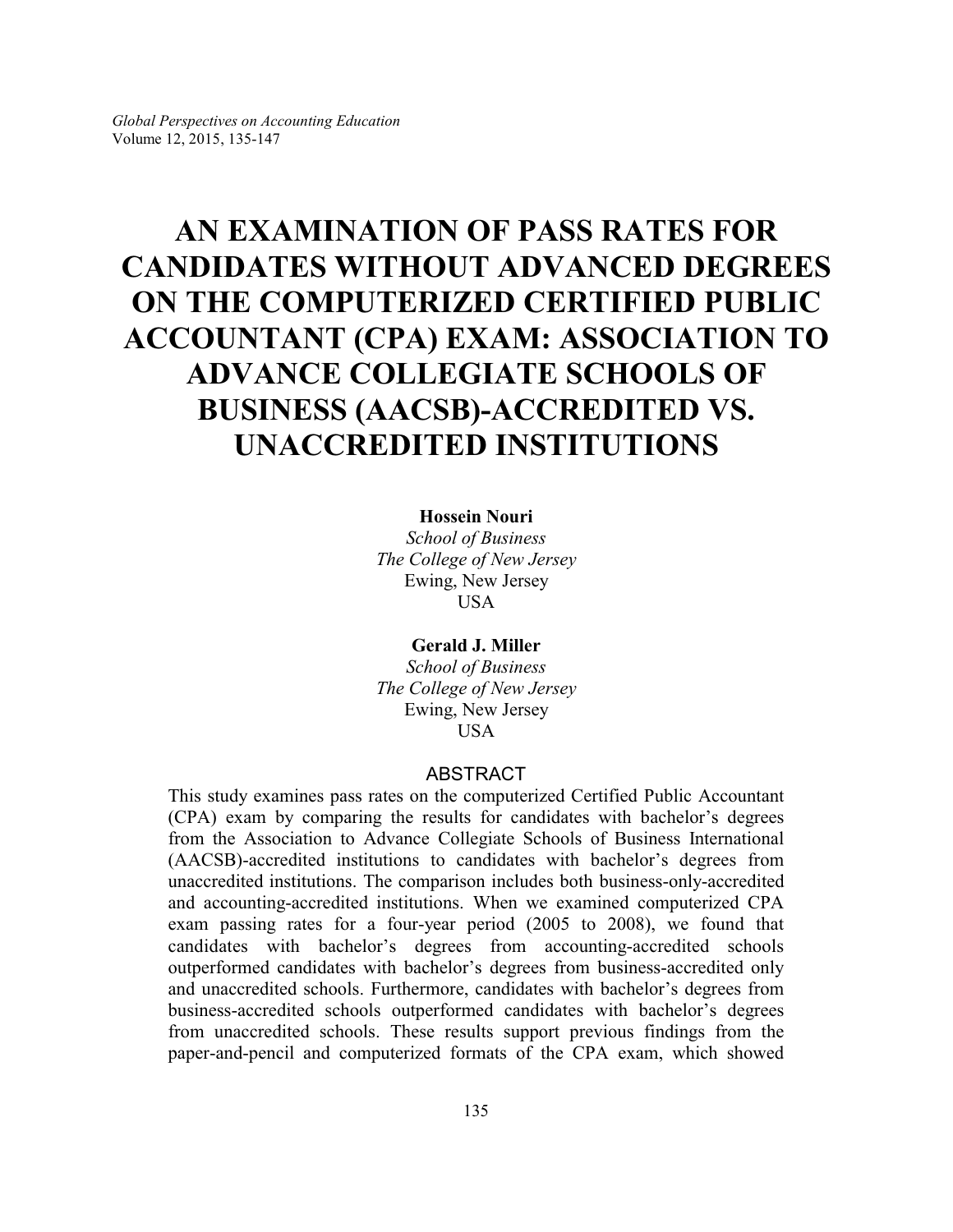candidates from accredited schools outperformed candidates from unaccredited schools.

**Key words:** Computerized CPA examination, AACSB accreditation, accounting accreditation, CPA exam pass rates

**Data availability:** Both authors are willing to share the data in this paper

# **INTRODUCTION**

 $\prod_{\text{study}}$ his study investigates whether computerized CPA exam pass rates for candidates with bachelor's degrees from AACSB-accredited business schools in the United States differ from the pass rates for candidates with bachelor's degrees from unaccredited schools. The study focuses on candidates with bachelor's degrees because 1) an advanced degree is not required to sit for the exam, 2) a majority of candidates take the exam without an advanced degree, and 3) some bachelor's degree candidates opt to achieve 150 credit hours without pursuing an advanced degree. The National Association of State Boards of Accountancy (NASBA) reports results for candidates with only a bachelor's degree as well as results for candidates with advanced degrees.

The AACSB grants accreditation for undergraduate and graduate business administration and accounting programs. According to the AACSB website [\(http://www.aacsb.edu/](http://www.aacsb.edu/accreditation) [accreditation](http://www.aacsb.edu/accreditation)), "AACSB Accreditation is known, worldwide, as the longest standing, most recognized form of specialized/professional accreditation an institution and its business programs can earn." The accreditation standards "challenge post-secondary educators to pursue excellence and continuous improvement throughout their business programs." With accreditation, institutions confirm their commitment to the quality and continuous improvement of their program(s). The AACSB standards cite job acceptance rates for graduates over the most recent five-year period as an example of evidence that can be used to demonstrate the effectiveness of career development support for accreditation purposes, which is part of continuous improvement.

One of the AACSB accounting standards states that if the accounting academic unit's mission, expected outcomes, and strategies include the preparation of graduates in any accounting degree program for professional certification examinations, these accounting graduates must demonstrate success on such certification exams at or above state, provincial, or national norms and among peer institutions. Accounting is a discipline that has a uniform, comprehensive exam, the CPA exam, which is taken by many students at or after graduation. An increase in an institution's CPA exam passing rates can result in increased demand by employers for a school's accounting graduates, which can help to satisfy the AACSB standards.

While prior studies have found that schools with accounting and business accreditation have higher CPA exam pass rates than do non-accredited schools (e.g., Marts et al. 1988; Barilla et al., 2008), most of these studies used CPA exam pass rates when the exam was a paper-andpencil exam with a different format. Beginning in April 2004, the exam was changed to a computerized format and is administered continuously for a two-month window each quarter. In addition to the format change, the rules for candidates to pass and receive credit for passing has changed. Findings of prior studies may no longer hold as candidates are allowed to take one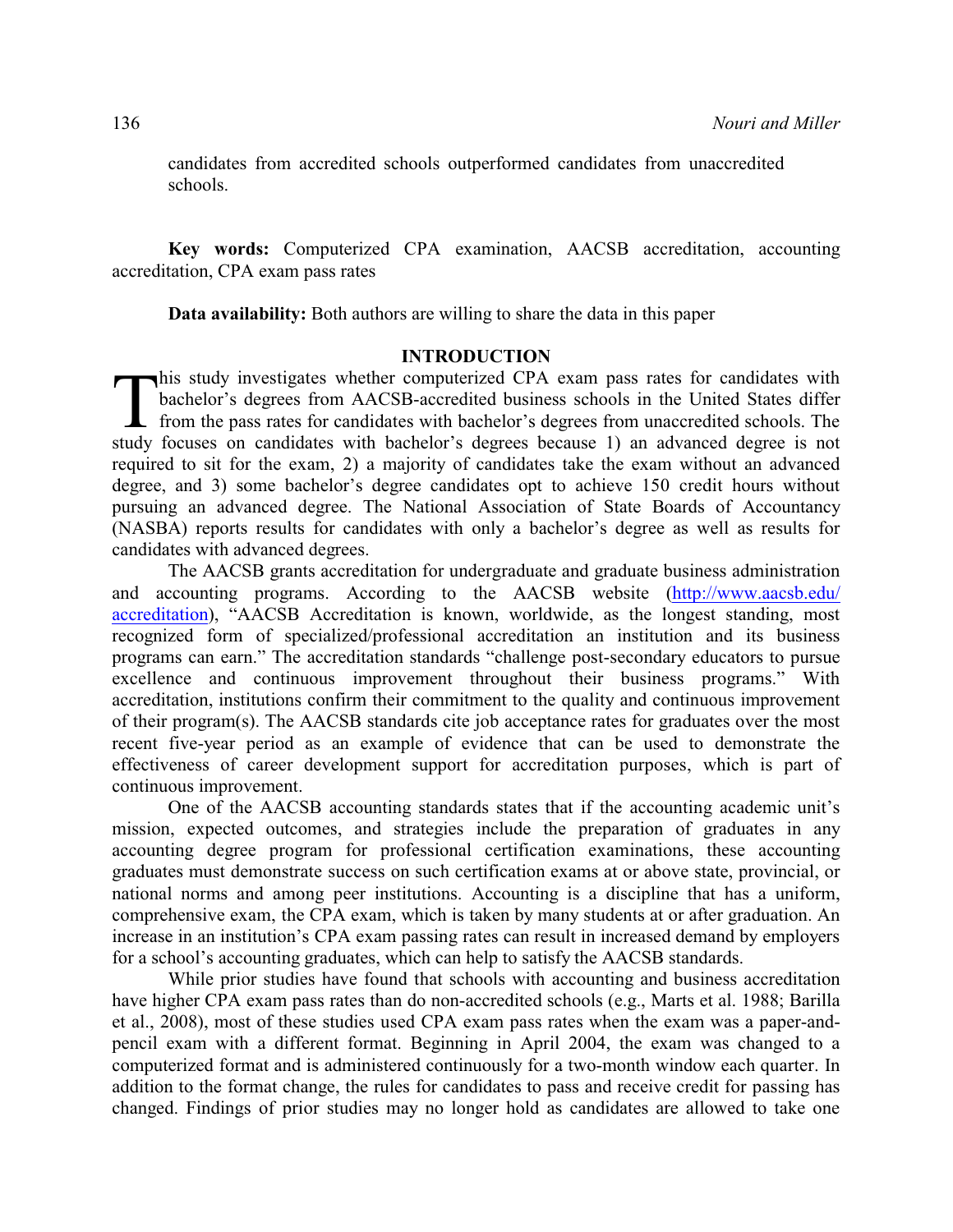section at a time; therefore, the results for these candidates may look somewhat different than those for candidates under the paper-and-pencil format. Findings of prior studies may not hold anymore as candidates have more time to study for each part of the exam under the new computerized format.

In this study, we examined pass rates on the computerized CPA exam of candidates with bachelor's degrees from accounting-accredited, business-accredited and unaccredited schools of business for a four year period from 2005 to 2008. The results of our study show that candidates with bachelor's degrees from accounting-accredited schools outperformed candidates with bachelor's degrees from business-accredited only and unaccredited schools, and that candidates with bachelor's degrees from business-accredited schools outperformed candidates with bachelor's degrees from unaccredited schools.

The remainder of this paper is organized as follows: the next section presents the background, literature review, and hypotheses, followed by the methods and results sections. The final section presents conclusions, limitations, and possible direction for future studies.

### **BACKGROUND, LITERATURE REVIEW, AND HYPOTHESES**

Accounting accreditation was added by the AACSB in 1980 to promote the development of accounting education programs that produce high-quality graduates (AACSB). Barilla et al. (2008, p.270) state that "the standards also make it clear that a high-quality program is one that prepares students to serve those needs of society that are met by the discipline and profession of accounting and that placement and later career success are key indications of the quality of accounting graduates." Kren et al. (1993) show that AACSB accreditation standards contribute to maintaining quality in accounting education. One of the measures that is directly related to the placement and later career success of accounting graduates and the quality of accounting education is the passing rate on the CPA exam.

The CPA exam is a comprehensive, four-part professional exam that is developed by the American Institute of CPAs (AICPA) and administered by the National Association of State Boards of Accountancy (NASBA). The exam tests a candidate's understanding of and ability to apply authoritative accounting literature, and whether they possess the level of technical knowledge and skills necessary for initial licensure. The four parts of the exam are Auditing and Attestation (4 hours); Financial Accounting and Reporting (4 hours); Regulation (3 hours); and Business Environment and Concepts (3 hours). The testing year is divided into four "windows" of three months each, and each window is divided into two consecutive months of testing, followed by one month in which no tests are administered. Candidates may take one or more parts of the exam during each three-month window but may take each part only once during the window. Each part of the exam that a candidate takes is called an "event." After candidates pass every part of the exam, they must meet the education and experience requirements specified by the licensing jurisdiction.

Although the CPA exam maintains this uniform structure, prior studies show that the use of CPA exam pass rates to assess program quality is mixed. Taylor and Rudnick (2005) report that the most common and universally-accepted outcome assessment for accounting students is the pass rate of graduates on the CPA exam. The authors point out that many accounting programs are designed to help students pass the exam because of pressure to obtain a respectable passing rate. Allen and Woodland (2006, p. 175) found that "many schools use CPA exam results as a measure of success, publishing these results in correspondence with donors, future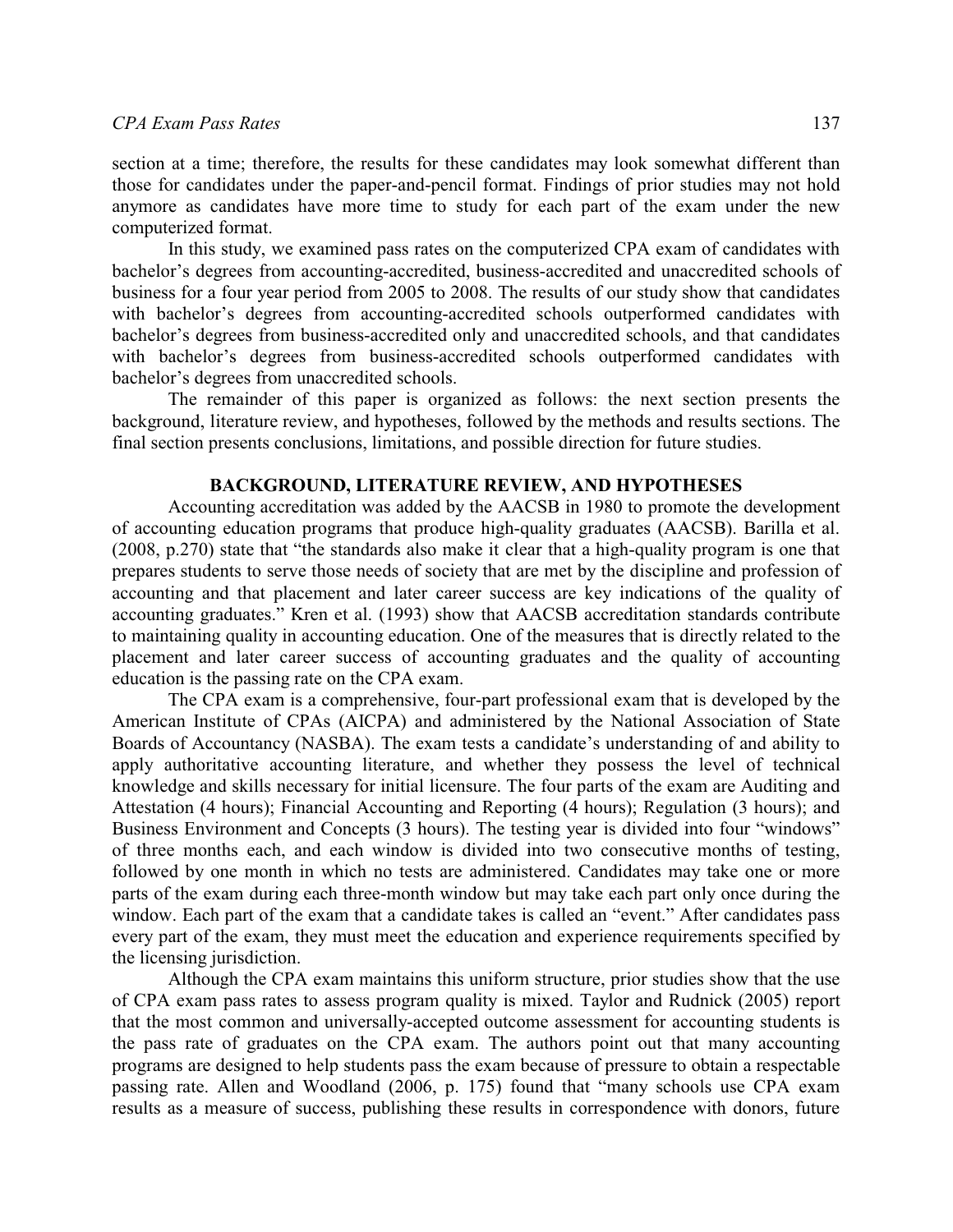students and alumni. Although CPA examination preparation is rarely a stated goal of an accounting program, pass rates are nonetheless useful and important measures." A survey by Hindi and Miller (2007) shows that use of scores on standardized tests (such as CPA, CMA) ranked fifth out of eight items in the various instruments that accounting departments use to assess program quality.

Some studies have compared the performance of candidates from schools with accounting accreditation with schools without accreditation or with business-only accreditation. Marts et al. (1988) used the results from the 1985 and 1986 CPA exam to conduct a two-part study of how CPA exam candidates who graduated from AACSB-accredited accounting programs performed in comparison to candidates from accounting programs that were not AACSB-accredited. Marts et al. found that graduates from AACSB accounting-accredited programs performed significantly better on the CPA exam than graduates from schools that did not have AACSB business-only accreditation. In the second part of the study, the authors found that graduates from AACSB accounting-accredited programs did not perform significantly better on the CPA exam than graduates from schools that had business-only accreditation. Boone et al. (2006), using the paper-and-pencil exam, found only weak evidence of an association between program-level pass rates and college-level or separate AACSB accounting program accreditation.

Other studies have focused on accredited versus unaccredited programs. Using the results of the 1985-2003 paper-and-pencil CPA exam, Barilla et al. (2008) compared candidate performance in AACSB business-accredited-only programs with that of non-AACSB-accredited programs. They found that increased CPA exam pass rates are associated with AACSBaccredited programs. Howell and Heshizer's survey (2006) concludes that AACSB accreditation status substantially influences CPA exam pass rates. Meanwhile, Morgan et al. (2008) found that AACSB-accredited schools demonstrated a 6% to 8% higher CPA exam success rate on each of the four separate parts of the computerized CPA exam. Grant et al. (2002) report a similar positive relationship between AACSB business school accreditation and CPA exam performance on the pre-computerized CPA exam. Morgan (2011) showed that newly-accredited business schools demonstrated greater improvements to average CPA exam success rates than did a comparably-sized group of unaccredited business schools. Finally, studies by Marts et al. (1988), Grant et al. (2002), Howell and Heshizer (2006), Morgan et al. (2008) and Morgan (2011) suggest that AACSB accreditation and success rates on the uniform CPA exam are related.

Based on prior literature, then, we developed three hypotheses, in null form, related to the CPA exam pass rates, as follows:

- **H1:** There is no difference in CPA exam performance between candidates with bachelors degrees from institutions with AACSB business accreditation only and candidates from institutions without AACSB business accreditation.
- **H2:** There is no difference in CPA exam performance between candidates with bachelors degrees from institutions with AACSB accounting accreditation and candidates from institutions without AACSB business accreditation.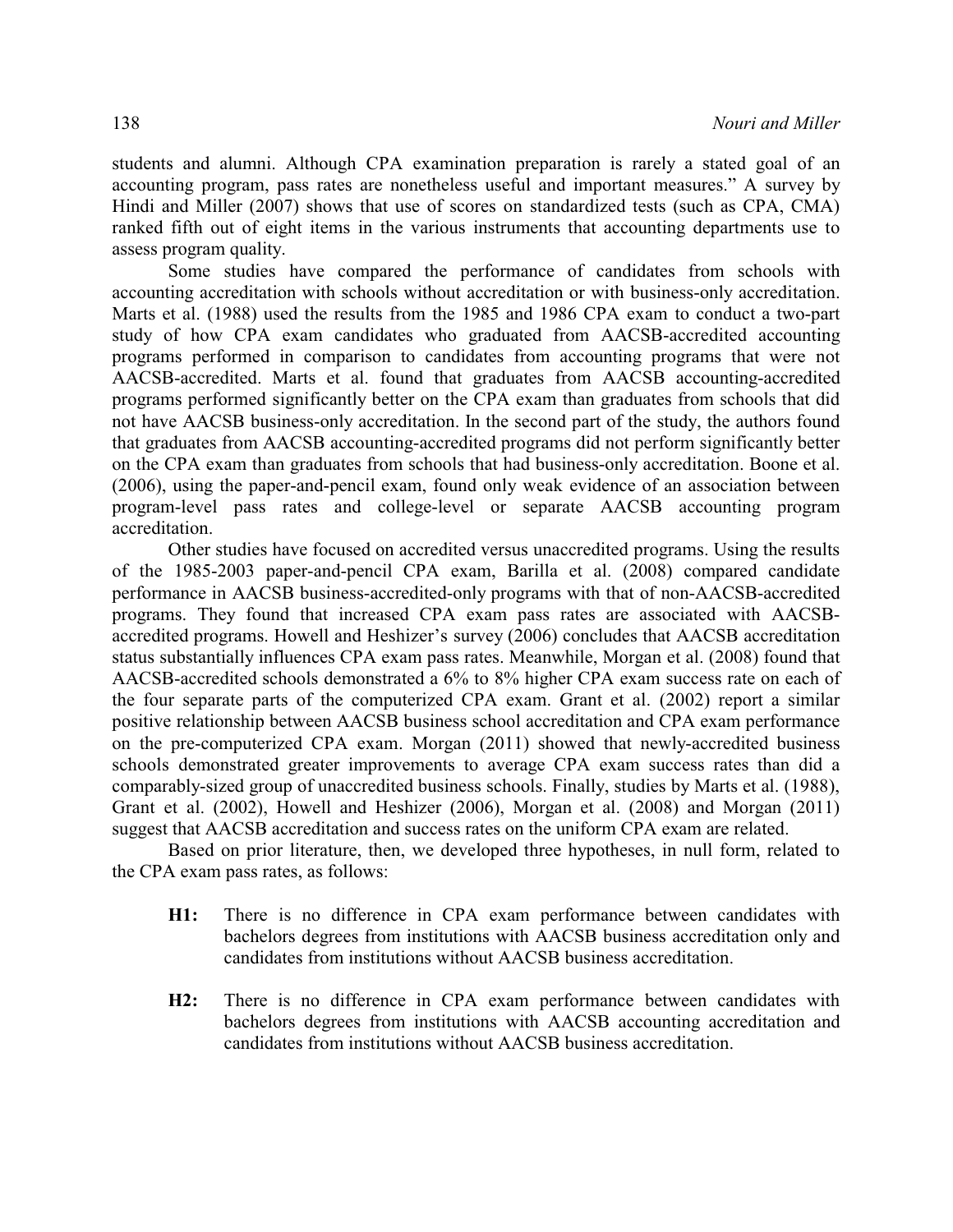**H3:** There is no difference in CPA exam performance between candidates with bachelors degrees from institutions with AACSB accounting accreditation and candidates from institutions with AACSB business accreditation only.

### **METHODS**

We obtained CPA exam passing data from the 2005 through 2008 editions of the National Association of State Boards of Accountancy (NASBA) *Performance of Candidates without Advanced Degrees by Accounting School*. The information summarized by the NASBA for the computerized format of the exam is for the four windows in each calendar year. Since introducing the computerized format, the NASBA has continuously changed the way that CPA exam pass rate data is presented in order to provide more relevant information.

To test this study's hypotheses, we used the 2005 through 2008 CPA passing rates, which were published in subsequent years and cover the four two-month windows of the exam. We did not use 2004 because it was the first year of the computer-based CPA exam and may have included confounding effects from the previous year (e.g., transition-based confounding effects). For each part of the exam in 2005, the NASBA published the percent of events (exam parts) passed versus the number of events attempted for each section area of the exam. For years 2006 through 2008, the NASBA did not publish a percentage of passing for each section of the exam. Instead, the NASBA has published the number of passing events and total events for each section of the exam, and from these data we calculated the passing percentage rate. We calculated the percentage of students passing for each section by dividing number of passing events to total events.

The 2005 through 2008 data represent the performance of candidates with bachelor's degrees. The data sets include only schools with at least five candidates taking the exam. In order to preserve the anonymity of the individuals in the group, the NASBA does not report groups of fewer than five candidates. In addition, as discussed previously, the 2005 through 2008 data for the computer-based exam differ from those of the paper-based exams because the format is based on number of events, which includes both first-time and repeat candidates. This study uses data for first-time and repeat candidates as presented in Appendix J of the annual editions of the *Performance of Candidates without Advanced Degrees by Accounting School published by* the NASBA (2006-2009).

Accounting and business accreditation data were obtained from the AACSB website. If an institution of higher education was accredited during 2005-2008, we included it both for its year of accreditation as well as subsequent years. For example, if a university received business accreditation prior to 2005 and accounting accreditation in 2007, we coded that university as having business accreditation for all four years of 2005 through 2008, but accounting accreditation for years 2007 and 2008. To control for the aptitude of candidates at each school, we conducted internet searches and visited school websites to ascertain the 75th percentile SAT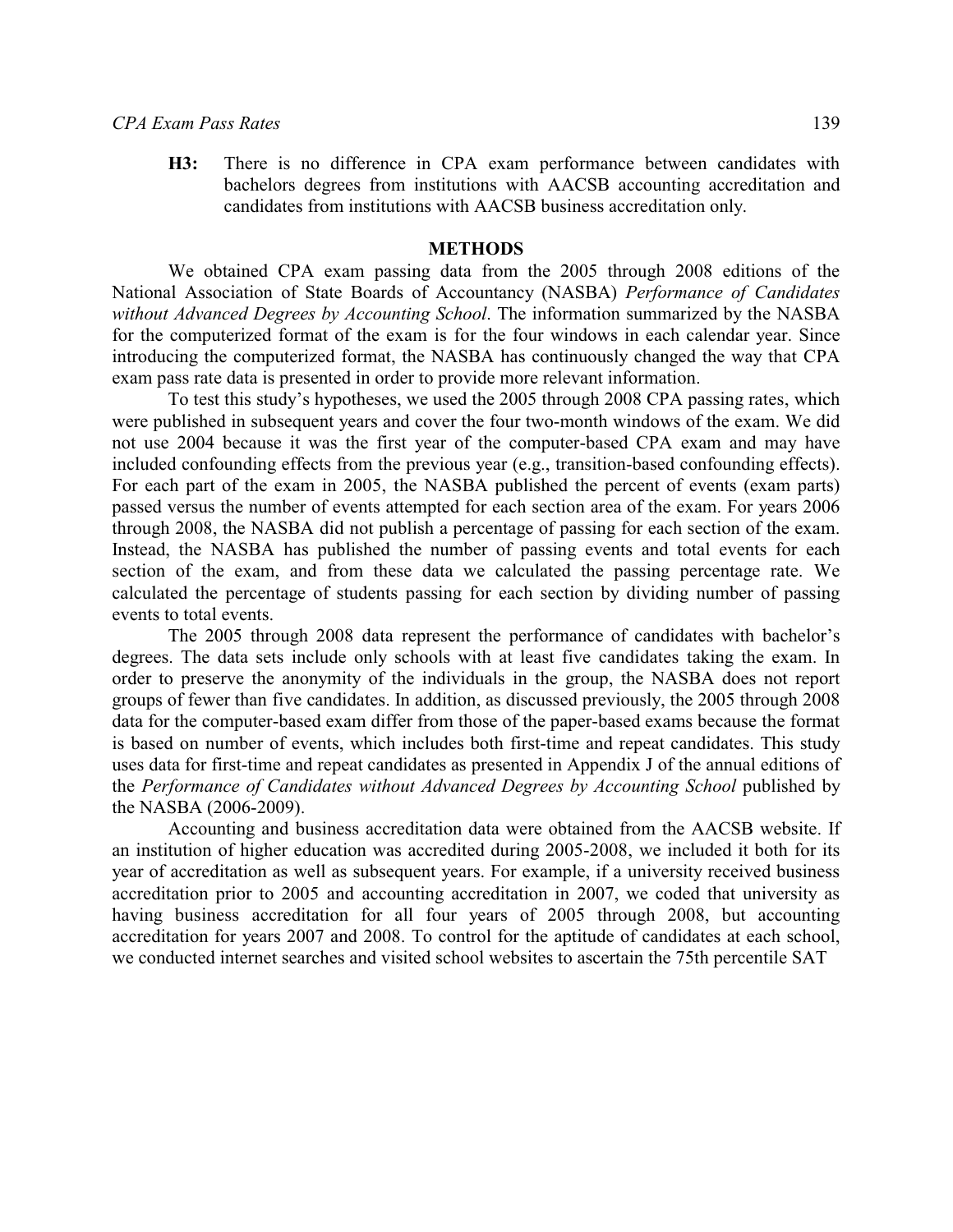# **TABLE 1**

|                                          | 2005       | 2006       | 2007  | 2008              |
|------------------------------------------|------------|------------|-------|-------------------|
| Schools with CPA exam pass rate          | 924        | 1,016      | 1,077 | 1,111             |
| Schools with no reported SAT exam        | 203        | <u>275</u> | 297   | 282               |
| Total schools for analyses               | 721        | 741        | 780   | 829               |
| Schools without accreditation            | 367        | 367        | 402   | $\frac{444}{385}$ |
| Accredited schools                       | 354        | 374        | 378   |                   |
| Schools with accounting accreditation    | <u>139</u> | <u>141</u> | 139   | <u>144</u>        |
| Schools with business accreditation only | 215        | 233        | 239   | 241               |

# **Number of Schools for Hypothesis Testing**

Note: The number of observations for each year is affected by the number of candidates taking the CPA exam because schools with fewer than five candidates are not included in the NASBA publications.

scores of entering freshmen at the school.<sup>1,2</sup> The number of schools for testing the hypotheses appears in Table 1.

As Table 1 shows, the number of schools whose candidates participated in the CPA exam during the years 2005 through 2008 ranged from 924 to 1,111. We could not obtain SAT scores for 1,057 observations, resulting in a sample size of 3,071 observations for the current study's analysis. Out of 3,071 schools, 1,580 lacked AACSB accreditation; 928 had AACSB business accreditation; and 563 had both business and accounting accreditation. In addition, Table 1 shows that the number of schools with CPA exam candidates increased each year from 2005 to 2008. In particular, the number of candidates from schools with no accreditation increased in 2007 and 2008.

## **RESULTS**

Descriptive statistics for the number of observations, SAT scores, and raw scores for each section of the CPA exam performance appear in Table 2, broken down by the year. Table 2 indicates that SAT scores (total for verbal and mathematical sections) were higher for schools with accounting accreditation, followed by schools with business accreditation only and schools with no accreditation. In addition, Table 2 shows that the percentage of candidates passing each section of the exam is higher for schools with accounting accreditation, followed by schools with business accreditation and schools with no accreditation. A one-way analysis of variance indicated significant differences ( $p<0.05$ ) between schools with accounting accreditation, business accreditation, and no accreditation on SAT scores. With a few exceptions from 2005 to 2006 (FAR, no accreditation and business-only; AUD, accounting; and BEC, business and

<sup>&</sup>lt;sup>1</sup>SAT scores are reported at the 25<sup>th</sup> and 75<sup>th</sup> percentiles. The upper number is for the 75<sup>th</sup> percentile of students who enrolled in the college. For example, a math SAT score of 620 at the 75<sup>th</sup> percentile means that 75% of enrolled students achieved a math score of 620 or lower (in other words, 25% of enrolled students scored at or above a score of 620 on the math section).

<sup>&</sup>lt;sup>2</sup>SAT scores were obtained from [http://collegeapps.about.com/od/collegeprofiles/College\\_Profiles.htm](http://collegeapps.about.com/od/collegeprofiles/College_Profiles.htm), <http://www.parchment.com/c/college/search/browse/> and <https://bigfuture.collegeboard.org/>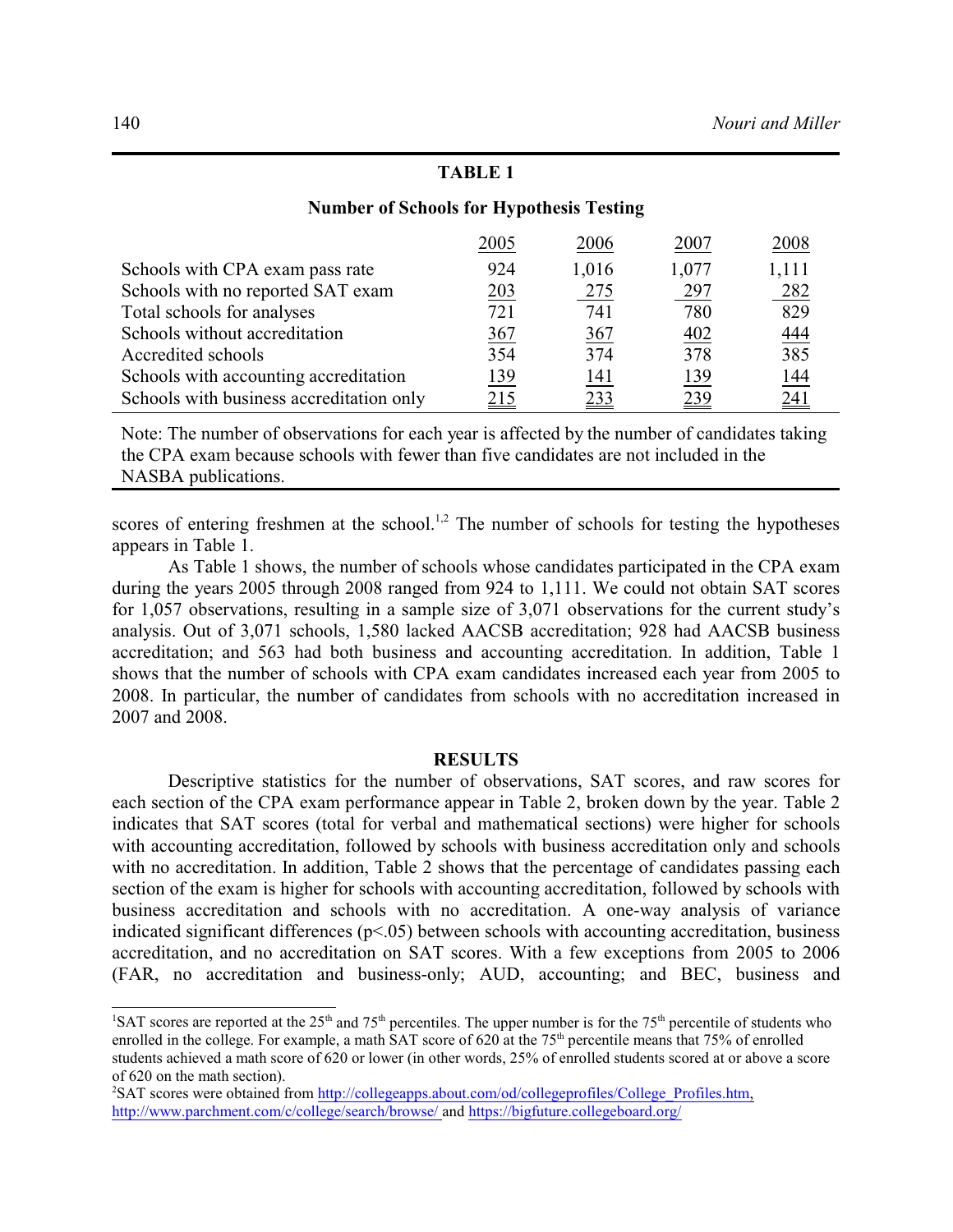| <b>TABLE 2</b>                |       |       |                  |                |     |                               |                |     |                                 |                |       |        |         |  |
|-------------------------------|-------|-------|------------------|----------------|-----|-------------------------------|----------------|-----|---------------------------------|----------------|-------|--------|---------|--|
| <b>Descriptive Statistics</b> |       |       |                  |                |     |                               |                |     |                                 |                |       |        |         |  |
|                               |       |       | No Accreditation |                |     | <b>Business Accreditation</b> |                |     | <b>Accounting Accreditation</b> |                |       | Total  |         |  |
| Variable                      | Year  | N     | Mean             | <b>Std Dev</b> | N   | Mean                          | <b>Std Dev</b> | N   | Mean                            | <b>Std Dev</b> | N     | Mean   | Std Dev |  |
| <b>SAT</b>                    | 2005  | 367   | 1150.2           | 102.50         | 215 | 1200.3                        | 131.08         | 139 | 1248.8                          | 97.09          | 721   | 1184.2 | 117.16  |  |
|                               | 2006  | 367   | 1151.9           | 101.30         | 233 | 1194.6                        | 142.18         | 141 | 1247.0                          | 96.13          | 741   | 1183.4 | 120.27  |  |
|                               | 2007  | 402   | 1153.8           | 103.92         | 239 | 1195.4                        | 141.94         | 139 | 1246.6                          | 97.05          | 780   | 1183.1 | 120.80  |  |
|                               | 2008  | 444   | 1154.8           | 108.97         | 241 | 1197.0                        | 142.47         | 144 | 1245.7                          | 96.01          | 829   | 1182.8 | 122.46  |  |
|                               | Total | 1,580 | 1152.8           | 104.36         | 928 | 1196.8                        | 139.49         | 563 | 1247.0                          | 96.31          | 3,071 | 1183.3 | 120.22  |  |
| <b>FAR</b>                    | 2005  | 363   | 0.3679           | 0.2248         | 215 | 0.4110                        | 0.1768         | 139 | 0.4403                          | 0.1279         | 717   | 0.3949 | 0.1972  |  |
|                               | 2006  | 366   | 0.3657           | 0.2269         | 232 | 0.3983                        | 0.1926         | 141 | 0.4509                          | 0.1357         | 739   | 0.3922 | 0.2039  |  |
|                               | 2007  | 401   | 0.4005           | 0.2225         | 239 | 0.4490                        | 0.1841         | 139 | 0.5079                          | 0.1280         | 779   | 0.4346 | 0.2008  |  |
|                               | 2008  | 441   | 0.4400           | 0.2212         | 241 | 0.4711                        | 0.1409         | 144 | 0.5120                          | 0.1295         | 826   | 0.4616 | 0.1955  |  |
|                               | Total | 1,571 | 0.3960           | 0.2255         | 927 | 0.4332                        | 0.1834         | 563 | 0.4780                          | 0.1340         | 3,061 | 0.4223 | 0.2013  |  |
| <b>AUD</b>                    | 2005  | 367   | 0.3753           | 0.2226         | 215 | 0.4194                        | 0.1822         | 139 | 0.4789                          | 0.1360         | 721   | 0.4084 | 0.2004  |  |
|                               | 2006  | 366   | 0.3804           | 0.2147         | 233 | 0.4295                        | 0.1742         | 141 | 0.4667                          | 0.1305         | 740   | 0.4123 | 0.1916  |  |
|                               | 2007  | 402   | 0.4240           | 0.1996         | 239 | 0.4704                        | 0.1857         | 139 | 0.5149                          | 0.1234         | 780   | 0.4544 | 0.1869  |  |
|                               | 2008  | 440   | 0.4462           | 0.2179         | 241 | 0.4948                        | 0.1586         | 144 | 0.5441                          | 0.1154         | 825   | 0.4774 | 0.1906  |  |
|                               | Total | 1,575 | 0.4087           | 0.2157         | 928 | 0.4546                        | 0.1777         | 563 | 0.5041                          | 0.1298         | 3,066 | 0.4396 | 0.1944  |  |
| <b>REG</b>                    | 2005  | 366   | 0.3302           | 0.2060         | 214 | 0.3769                        | 0.1526         | 139 | 0.4350                          | 0.1288         | 719   | 0.3644 | 0.1824  |  |
|                               | 2006  | 366   | 0.3791           | 0.2200         | 232 | 0.4051                        | 0.1629         | 141 | 0.4434                          | 0.1293         | 739   | 0.3996 | 0.1898  |  |
|                               | 2007  | 400   | 0.4117           | 0.2051         | 239 | 0.4531                        | 0.1647         | 139 | 0.4995                          | 0.1144         | 778   | 0.4401 | 0.1826  |  |
|                               | 2008  | 443   | 0.4340           | 0.2095         | 241 | 0.4634                        | 0.1545         | 144 | 0.5237                          | 0.1200         | 828   | 0.4582 | 0.1842  |  |
|                               | Total | 1,575 | 0.3915           | 0.2135         | 926 | 0.4262                        | 0.1624         | 563 | 0.4757                          | 0.1285         | 3,064 | 0.4174 | 0.1882  |  |
| <b>BEC</b>                    | 2005  | 366   | 0.3313           | 0.2247         | 215 | 0.3976                        | 0.1949         | 139 | 0.4626                          | 0.1523         | 720   | 0.3764 | 0.2097  |  |
|                               | 2006  | 366   | 0.3374           | 0.2052         | 233 | 0.3784                        | 0.1894         | 141 | 0.4462                          | 0.1570         | 740   | 0.3710 | 0.1959  |  |
|                               | 2007  | 401   | 0.3752           | 0.2120         | 239 | 0.4161                        | 0.2006         | 139 | 0.4886                          | 0.1432         | 779   | 0.4080 | 0.2020  |  |
|                               | 2008  | 441   | 0.3995           | 0.2121         | 241 | 0.4584                        | 0.1810         | 144 | 0.5122                          | 0.1443         | 826   | 0.4363 | 0.1975  |  |
|                               | Total | 1,574 | 0.3630           | 0.2152         | 928 | 0.4133                        | 0.1935         | 563 | 0.4776                          | 0.1510         | 3,065 | 0.3993 | 0.2028  |  |

Note 1: FAR, AUD, REG, and BEC means represent average percentages based on number of events passed divided by the total number of events for each section.

Note 2: N is the number of observations and SAT is the total SAT score for verbal and math.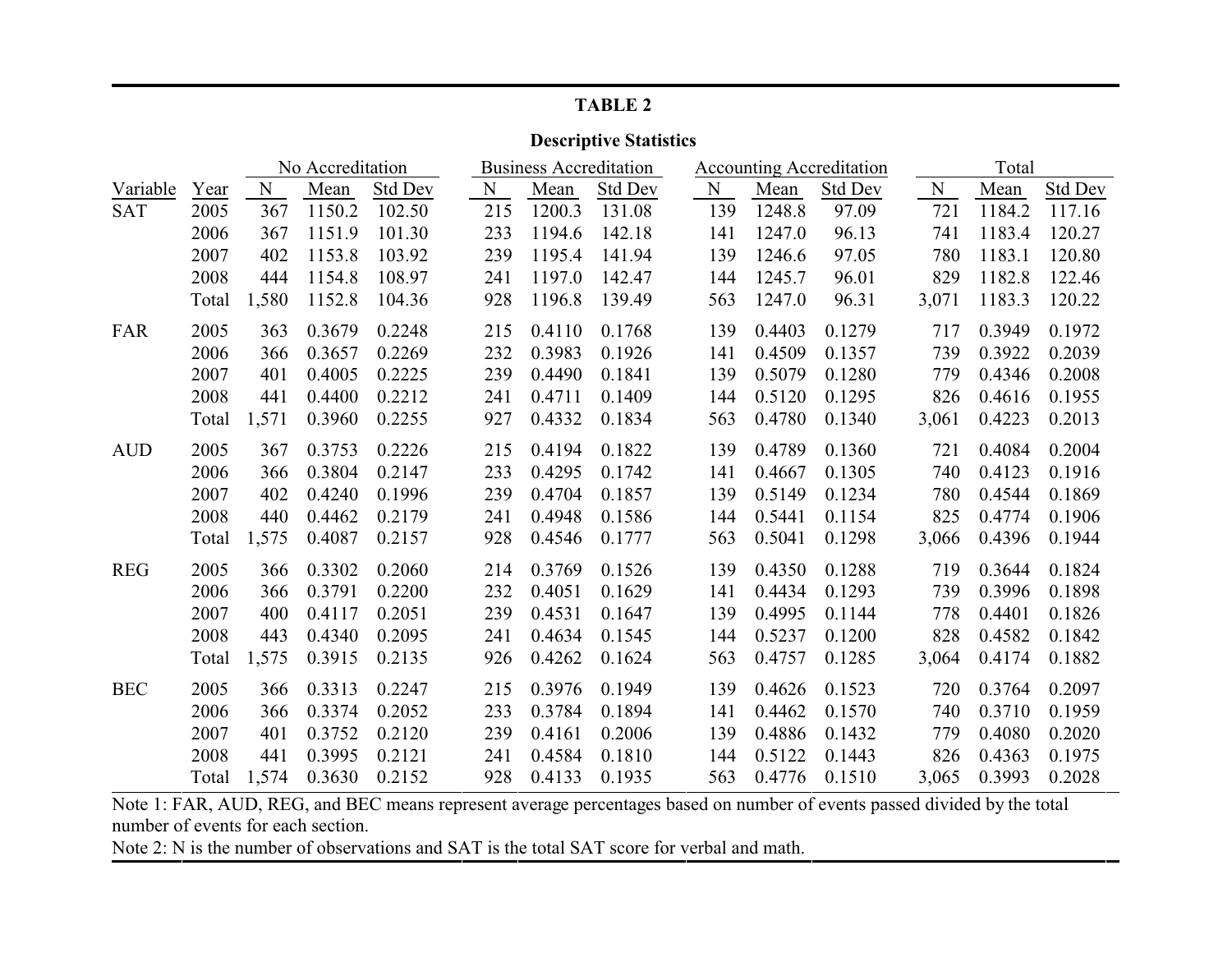accounting), Table 2 shows increases in passing rates from 2005 to 2008. This seems to suggest that in succeeding years, candidates were becoming more confident and/or familiar with the computerized format of the exam.

To test this study's hypotheses, multiple regression analysis was used, with three control variables: number of candidates, total SAT scores (verbal and mathematical), and the year of the CPA exam. The number of candidates was controlled since the NASBA, when ranking schools, deletes schools with fewer than twenty candidates on the assumption that a higher passing percentage rate is easier to achieve with fewer candidates (NASBA, 2006, p.12). SAT scores were included since candidates with higher performance ability may also perform better on the exam regardless of their accounting education. The year of the exam was controlled to ensure that minor changes in the exam format as well as familiarity of candidates with the computerized exam format would not affect the results. We used dummy variables for the years, with year 2005 as the reference year. We then ran three multiple regression analyses, using dummy variables for accreditation, to test hypotheses 1 through 3. The results appear in Tables 3, 4, and 5.3

The results in Tables 3, 4, and 5 show that total SAT scores had a statistically significant effect on the CPA exam pass rate for all three hypotheses, indicating that prior student performance ability affects results on the CPA exam regardless of business and accounting accreditation. For H1 (business accreditation only vs. no business accreditation), the number of candidates was significant for three sections: Financial Accounting and Reporting (FAR), Auditing (AUD), and Business Environment and Concepts (BEC). The sign of the coefficient for the number of candidates was negative, suggesting that the more candidates there are, the lower the passing rate is. For H2 (accounting accreditation vs. no accreditation) and H3 (accounting accreditation vs. business accreditation), the number of candidates was not significant for any section of the exam. Tables 3, 4, and 5 also show differences in CPA exam passing rates among different years. Except for the Regulation (REG) section of the exam, there were no differences between years 2005 and 2006 in passing rates. The results for 2007 and 2008 differed significantly from those of 2005 on all parts of the exam for all three hypotheses.

Hypothesis 1, 2 and 3 suggest that there is no difference between candidates from schools with business accreditation only and candidates from schools without business accreditation (H1), from schools with AACSB accounting accreditation and candidates from schools without AACSB business accreditation (H2), and from schools with business and accounting accreditation and candidates from schools with business accreditation only (H3). The results in Tables 3, 4 and 5 reject these hypotheses. The results in Table 3 show that the sign of the coefficients for business accreditation is positive and significant for all sections of the CPA exam, suggesting that candidates from schools with business accreditation performed better on all four sections of the computerized CPA exam than candidates from schools without business

<sup>3</sup>We tested for multicollinearity, residual autocorrelation, normality, and linearity assumptions of regression analysis. The results showed no muticollinearity among variables [with the lowest tolerance value of .628 and the highest variance inflation factor (VIF) value of 1.591, where a value more than 2 is considered problematic], no autocorrelation (Durbin-Watson statistics show values from 1.669 to 1.878 where values close to zero and four indicate strong positive and negative correlation), no violation of normality assumptions (all histograms indicate a normal dependent variable distribution for each value of the dependent variables) and no violation of linearity assumption [plots of the standardized residuals (\*ZRESID) against the standardized predicted values (\*ZPRED) support the linearity assumption].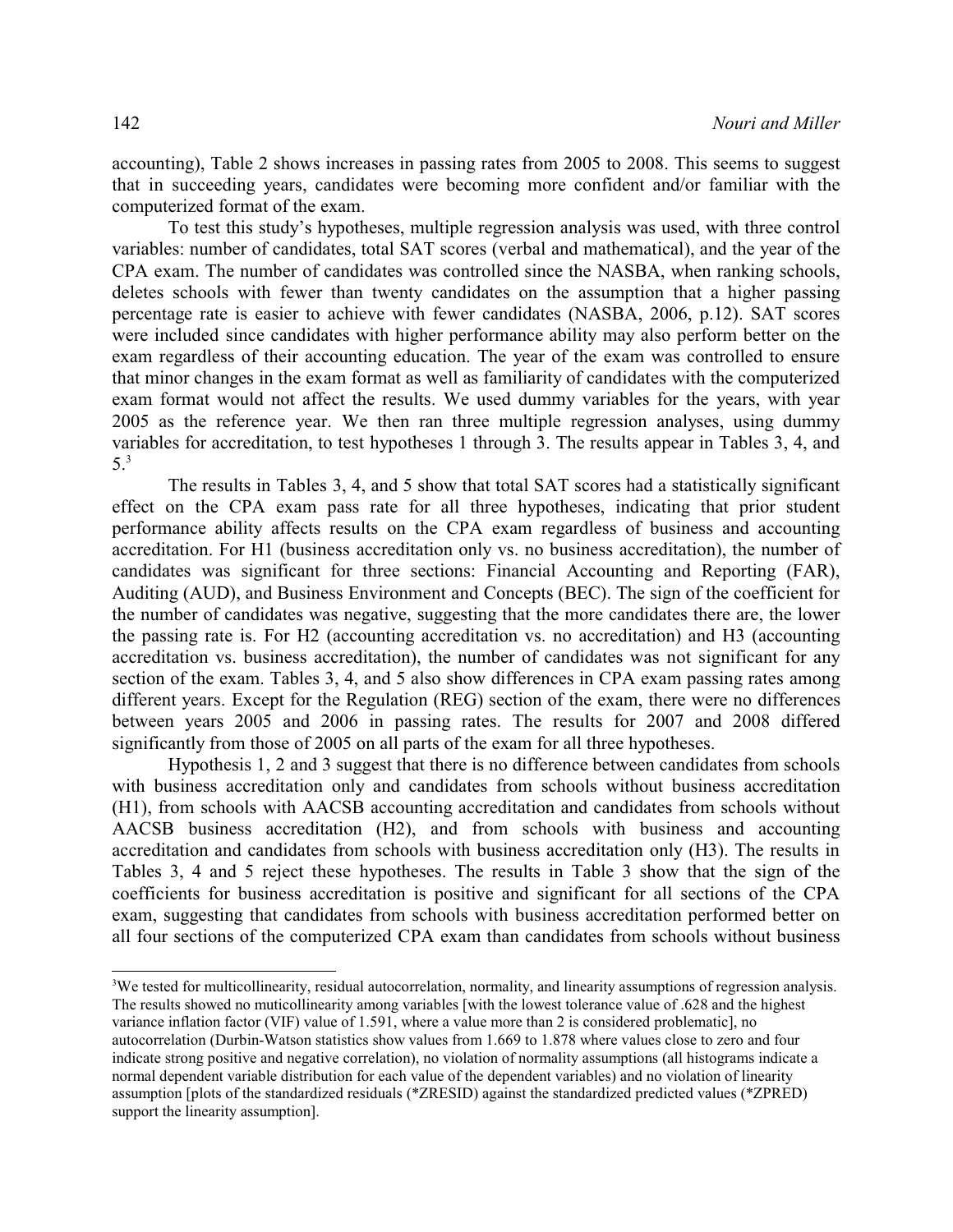### FAR  $\mbox{\rm AUD}$ **REG BEC** Variable  $\beta$ t-value t-value t-value t-value  $\beta$  $\beta$  $\beta$  $-6.475***$  $-8.382***$  $-6.113***$  $-14.857***$  $-0.260$  $-0.317$  $-0.227$  $-0.555$ Constant  $-2.004*$ 0.000  $-0.236*$  $0.000$ 0.000  $-3.119**$ 0.000 **NCAN**  $-1.518$ **SAT**  $0.001$  $16.021***$ 0.001  $18.672***$ 0.000 15.409\*\*\* 0.001 24.405\*\*\* **AACSB-BUS**  $2.352*$ 0.027  $3.292***$ 0.018 0.026  $3.230***$ 0.021  $2.256*$ **Year 2006**  $-0.006$  $-0.484$ 0.008 0.708 0.042  $3.911***$  $-0.003$  $-0.238$ Year 2007 0.035  $3.099**$ 0.050  $4.688***$ 0.080  $7.600***$ 0.036  $3.378***$ Year 2008 0.068 0.073  $6.883***$ 0.098 9.417\*\*\* 0.066  $6.328***$  $6.053***$ Model F 55.960  $p<.000$ 75.104  $p<.000$ 60.649  $p<.000$ 117.000  $p<.000$  $R^2$ 0.119 0.153 0.127 0.220 Adj.  $R^2$ 0.117 0.151 0.125 0.218  $\mathbf N$ 2,498 2,503 2,501 2,502

Significance: \*\*\*  $\leq .001$ ; \*\*  $\leq .01$ ; \*  $\leq .05$ 

Note 1: NCAN = Number of students; SAT - Total SAT score for verbal and math; AACSB-BUS = Business accreditation only Note 2: AACSB-BUS is coded as one for business-accredited schools, and zero otherwise.

Note 3: For years 2006-2008, 2005 was used as the base year. Years are dummy variables set to the values of 1 and 0.

Note 4: Total observations for the H1 analysis is 2,508. The number of observations for the analyses varied because some schools did not have enough candidates (more than 5) for that section of the CPA exam for all four years (2005-2008).

# **TABLE 3**

# H1: Multiple Regression Analysis of CPA Exam Pass Rates: Business-Only Accreditation vs. No Accreditation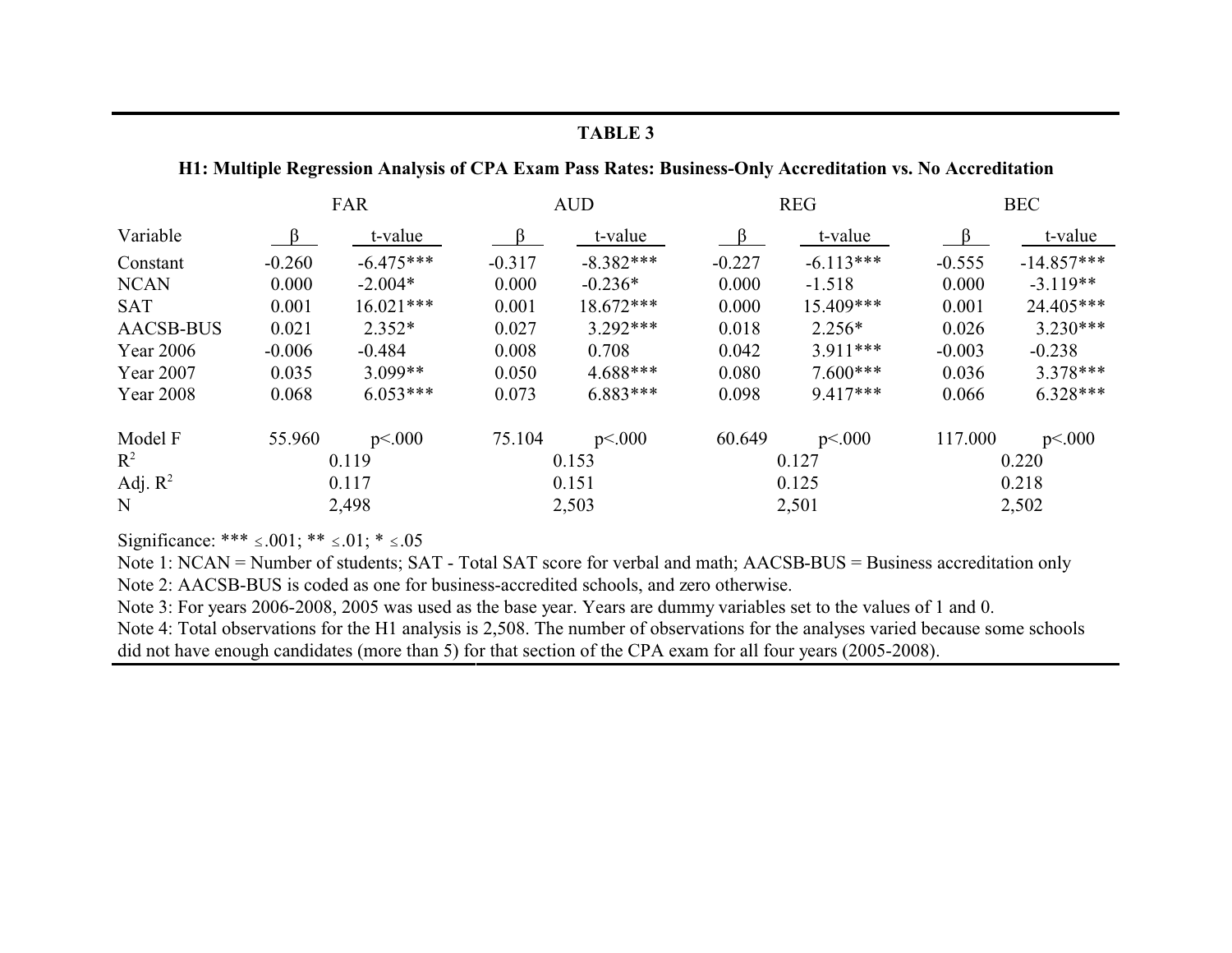# **TABLE 4**

## H2: Multiple Regression Analysis of CPA Exam Pass Rates: Accounting and Business Accreditation vs. No Accreditation

|                  |          | FAR         |          | <b>AUD</b>  |          | <b>REG</b>  | <b>BEC</b> |             |  |
|------------------|----------|-------------|----------|-------------|----------|-------------|------------|-------------|--|
| Variable         | $\beta$  | t-value     | $\beta$  | t-value     | $\beta$  | t-value     | $\beta$    | t-value     |  |
| Constant         | $-0.259$ | $-5.242***$ | $-0.352$ | $-7.595***$ | $-0.249$ | $-5.348***$ | $-0.558$   | $12.105***$ |  |
| <b>NCAN</b>      | 0.000    | $-0.497$    | 0.000    | $-1.704$    | 0.000    | $-0.940$    | 0.000      | $-1.310$    |  |
| <b>SAT</b>       | 0.001    | 12.806***   | 1.000    | 15.997***   | 0.001    | 12.784***   | 0.001      | 19.658***   |  |
| AACSB-ACC        | 0.036    | $3.001**$   | 0.046    | $4.056***$  | 0.045    | $3.944***$  | 0.052      | $4.601***$  |  |
| Year 2006        | 0.001    | 0.106       | 0.000    | 0.034       | 0.038    | $3.285***$  | 0.000      | $-0.016$    |  |
| Year 2007        | 0.041    | $3.388***$  | 0.045    | $3.971***$  | 0.077    | $6.704***$  | 0.039      | $3.415***$  |  |
| <b>Year 2008</b> | 0.072    | 5.978***    | 0.069    | $6.185***$  | 0.100    | 8.874***    | 0.063      | $5.628***$  |  |
| Model F          | 48.715   | p<.000      | 70.040   | p<.000      | 57.080   | p<.000      | 100.719    | p<.000      |  |
| $\mathbb{R}^2$   | 0.121    |             | 0.165    |             | 0.138    |             | 0.221      |             |  |
| Adj. $R^2$       | 0.118    |             | 0.162    |             | 0.136    |             | 0.219      |             |  |
| N                | 2,134    |             | 2,138    |             |          | 2,138       | 2,137      |             |  |

Significance: \*\*\*  $\leq .001$ ; \*\*  $\leq .01$ ; \*  $\leq .05$ 

Note 1: NCAN = Number of students; SAT - Total SAT score for verbal and math; AACSB-ACC = Accounting and business accreditation

Note 2: AACSB-ACC is coded as one for accounting-accredited schools, and zero otherwise.

Note 3: For years 2006-2008, 2005 was used as the base year. Years are dummy variables set to the values of 1 and 0.

Note 4: Total observations for the H2 analysis is 2,143. The number of observations for the analyses varied because some schools did not have enough candidates (more than 5) for that section of the CPA exam for all four years (2005-2008).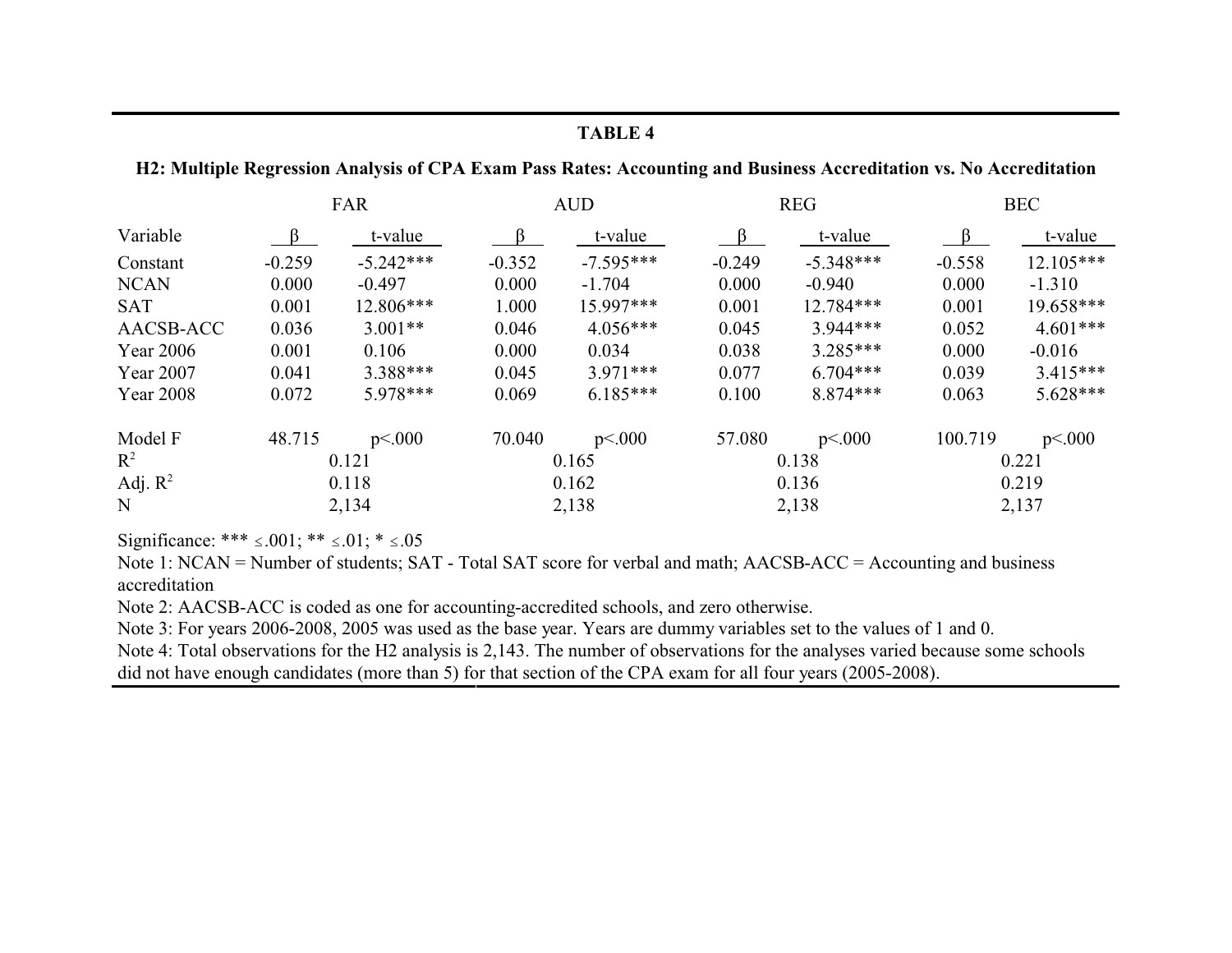# **TABLE 5**

# H3: Multiple Regression Analysis of CPA Exam Pass Rates: Accounting and Business Accreditation vs. Business-Only Accreditation

|                  | FAR      |             |          | <b>AUD</b> |          | <b>REG</b>  | <b>BEC</b> |              |  |
|------------------|----------|-------------|----------|------------|----------|-------------|------------|--------------|--|
| Variable         | $\beta$  | t-value     | $\beta$  | t-value    | $\beta$  | t-value     | $\beta$    | t-value      |  |
| Constant         | $-0.309$ | $-8.129***$ | $-0.291$ | 7.984***   | $-0.204$ | $-5.891***$ | $-0.567$   | $-15.025***$ |  |
| <b>NCAN</b>      | 0.000    | $-0.562$    | 0.000    | $-1.065$   | 0.000    | $-0.046$    | 0.000      | $-0.442$     |  |
| <b>SAT</b>       | 0.001    | $19.051***$ | 0.000    | 19.937***  | 0.000    | $17.078***$ | 0.001      | 25.909***    |  |
| AACSB-ACC        | 0.180    | $2.080*$    | 0.001    | $2.570**$  | 0.027    | $3.447***$  | 0.026      | $3.056**$    |  |
| Year 2006        | $-0.001$ | $-0.122$    | 0.021    | 0.408      | 0.023    | 2.298*      | $-0.015$   | $-1.360$     |  |
| Year 2007        | 0.052    | 4.795***    | 0.004    | $4.639***$ | 0.074    | $7.469***$  | 0.025      | $2.293*$     |  |
| <b>Year 2008</b> | 0.067    | $6.208***$  | 0.075    | $7.162***$ | 0.089    | 8.995***    | 0.060      | $5.537***$   |  |
| Model F          | 79.199   | p<.000      | 86.690   | p<.001     | 77.271   | p<.001      | 138.325    | p<.000       |  |
| $R^2$            | 0.243    |             | 0.260    |            | 0.238    |             | 0.359      |              |  |
| Adj. $R^2$       | 0.240    |             | 0.257    |            | 0.235    |             | 0.356      |              |  |
| $\mathbf N$      | 1,490    |             | 1,491    |            |          | 1,489       | 1,491      |              |  |

Significance: \*\*\*  $\leq .001$ ; \*\*  $\leq .01$ ; \*  $\leq .05$ 

Note 1: NCAN = Number of students; SAT - Total SAT score for verbal and math; AACSB-ACC = Accounting and business accreditation

Note 2: AACSB-ACC is coded as one for accounting-accredited schools, and zero otherwise.

Note 3: For years 2006-2008, 2005 was used as the base year. Years are dummy variables set to the values of 1 and 0.

Note 4: Total observations for the H3 analysis is 1,491. The number of observations for the analyses varied because some schools did not have enough candidates (more than 5) for that section of the CPA exam for all four years (2005-2008).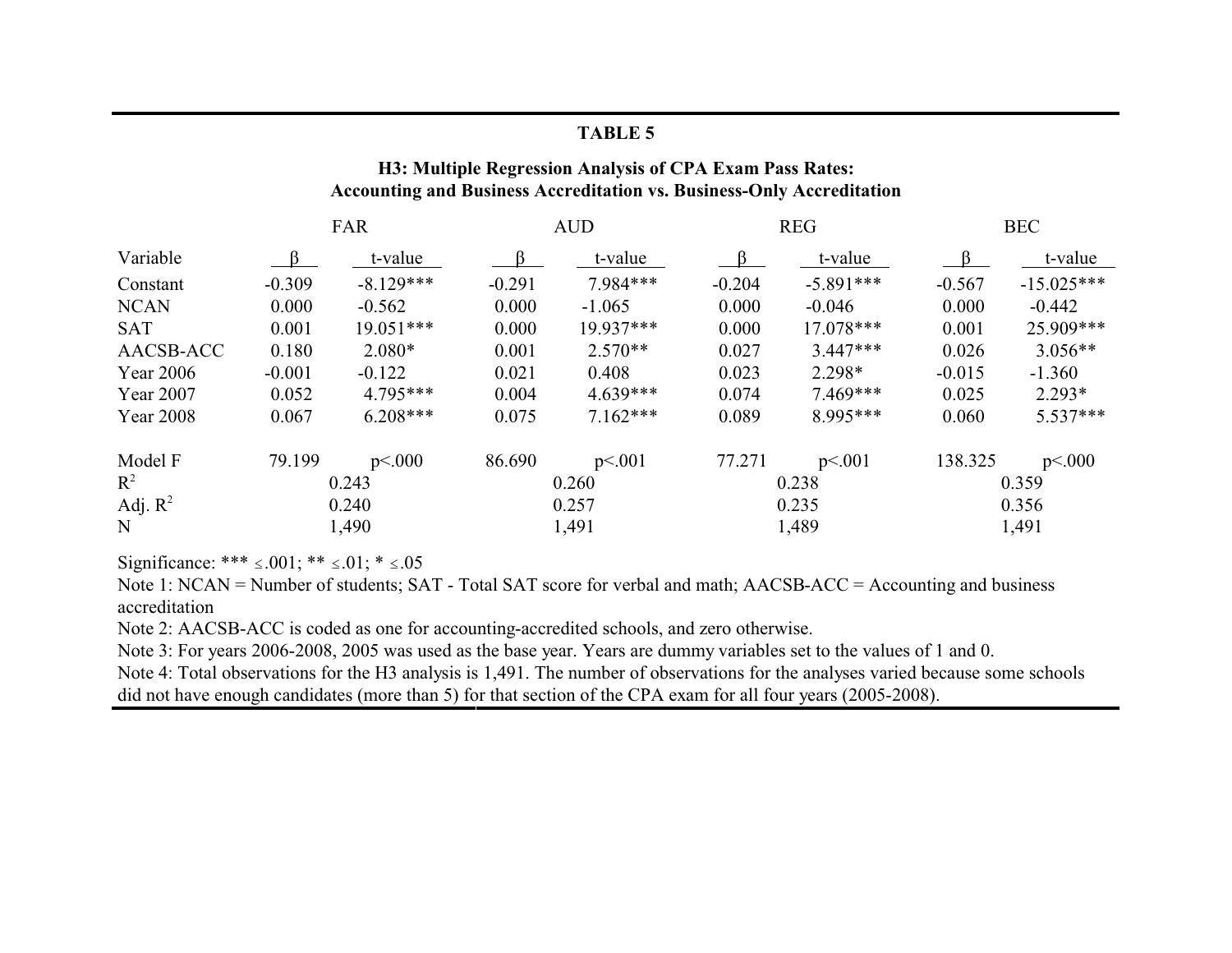accreditation. The results in Table 4 indicate that the sign of the coefficients for accounting accreditation is positive and significant for all sections of the CPA exam, suggesting that candidates from schools with accounting accreditation performed better on all four sections of the computerized CPA exam than did candidates from schools without business accreditation. Finally, the results in Table 5 show that the sign of the coefficients for accounting accreditation is positive and significant for all sections of the CPA exam, suggesting that candidates from schools with accounting accreditation performed better on all four sections of the computerized CPA exam than did candidates from schools with business accreditation only.

### **CONCLUSIONS, LIMITATIONS, AND FUTURE DIRECTION**

The purpose of this study is to determine if there is a difference between computerized CPA exam pass rates for candidates with bachelor's degrees from schools with AACSB business-only accreditation, AACSB accounting accreditation and no AACSB accreditation. We examined computerized CPA exam results for the four-year period of 2005 through 2008 and find that candidates with bachelor's degrees from accounting-accredited schools outperformed candidates from business-accredited and unaccredited schools, and that candidates from business-accredited only schools outperformed candidates from unaccredited schools. Since accreditation appears to affect candidates' performance on the CPA exam, these results suggest that obtaining accounting and business accreditation may improve the performance of candidates from non-accredited schools. This could be due to the quality of education and continuous improvement needed for initial accreditation and re-accreditation. As Barilla et al. (2008) suggest, the cost of business and accounting accreditation seems "a small sacrifice to achieve a higher CPA exam pass rate."

The study has several limitations. First, the data include both first-time and repeat candidates who have passed a part or parts of the exam. Beginning in 2011, the NASBA presents separate data for first-time and repeat candidates; however, our study does not reflect this. Future studies can examine if our findings hold for first time candidates. Second, problems with omitted and uncontrolled variables may exist. Third, the study does not consider business accreditation agencies other than the AACSB. Future studies can examine if other business accreditations affect CPA exam pass rates. Finally, this study only examines the exam performance of candidates with a bachelor's degree only. We did not include candidates with advanced degrees because such candidates are generally stronger and could introduce confounding effects on the results of the study. Future studies can examine if the same findings hold for candidates with advanced degrees.

### **REFERENCES**

- Allen, A., and A. M. Woodland. 2006. The 150-Hour Requirement and the Number of CPA Exam Candidates, Pass Rates, and the Number Passing. *Issues in Accounting Education* (Vol. 21, No. 3) 173-193.
- American Institute of Certified Public Accountants. What's on the CPA Exam? [www.aicpa.org](http://www.AICPA.org) 2015.
- Barilla, A. G., R. E. Jackson, and J. L. Mooney. 2008. The CPA Exam as a Post-Curriculum Accreditation Assessment. *The Journal of Education for Business* (Vol. 83, May/June) 270- 274.